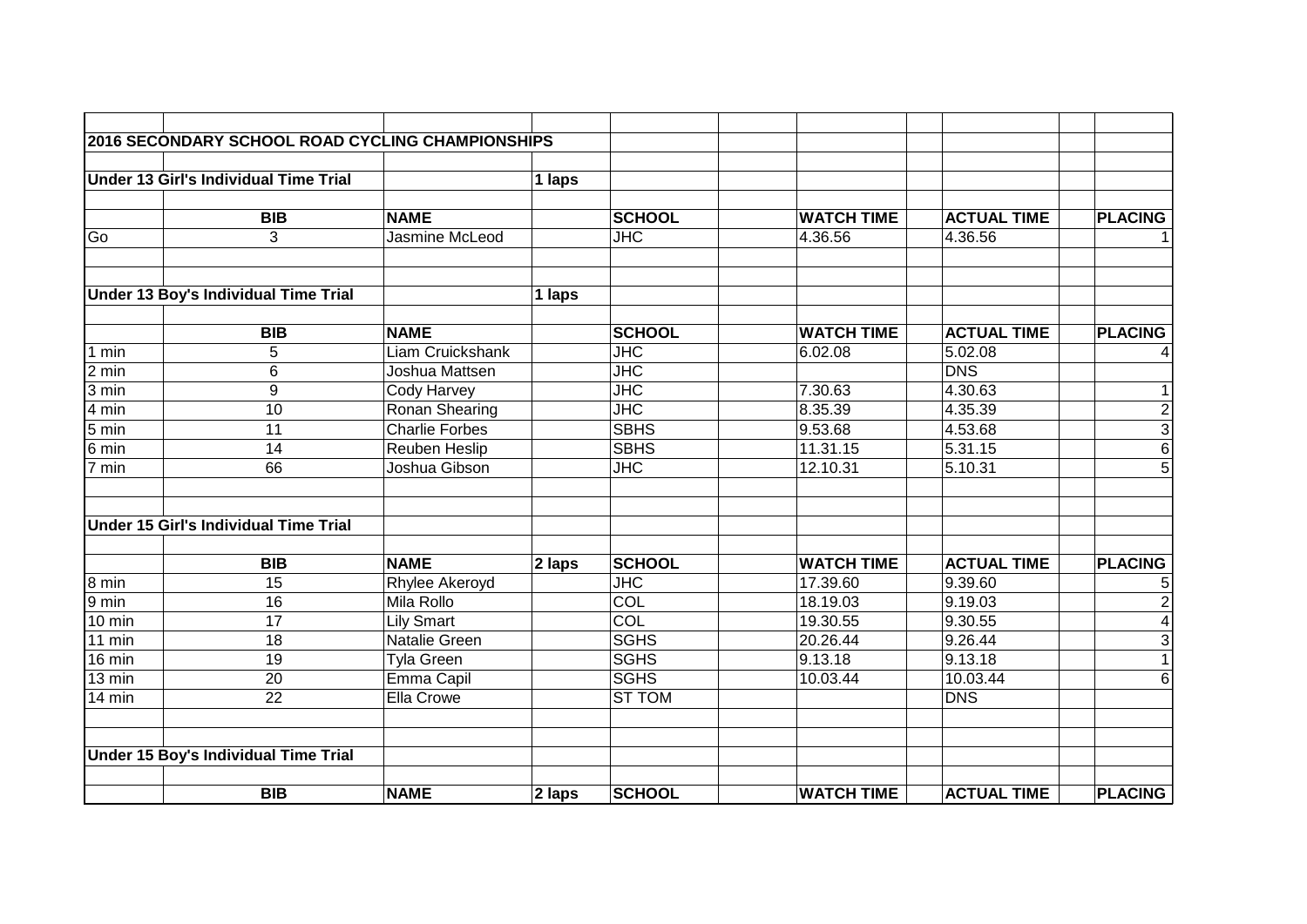| $17 \text{ min}$ | 24                                          | <b>Morgan Borrie</b>   |          | JHC                       | 26.59.84          | 9.59.84            | $\overline{4}$ |
|------------------|---------------------------------------------|------------------------|----------|---------------------------|-------------------|--------------------|----------------|
| $18 \text{ min}$ | $\overline{26}$                             | <b>TK Kempthorne</b>   |          | <b>ST TOM</b>             | 28.37.20          | 10.37.20           | $\overline{5}$ |
| 19 min           | $\overline{27}$                             | <b>Quinn Naylor</b>    |          | <b>SBHS</b>               | 28.12.04          | 9.12.04            | $\frac{3}{2}$  |
| 20 min           | 28                                          | <b>Hunter Gough</b>    |          | $\overline{\mathsf{JHC}}$ | 28.45.96          | 8.45.96            |                |
| $21$ min         | $\overline{23}$                             | Josh Miller            |          | <b>GORE</b>               | 29.34.46          | 8.34.46            |                |
|                  | Under 17 Girl's Individual Time Trial       |                        |          |                           |                   |                    |                |
|                  |                                             |                        |          |                           |                   |                    |                |
|                  | <b>BIB</b>                                  | <b>NAME</b>            | $2$ laps | <b>SCHOOL</b>             | <b>WATCH TIME</b> | <b>ACTUAL TIME</b> | <b>PLACING</b> |
| 22 min           | 29                                          | Camryn Akeroyd         |          | $\overline{\text{JHC}}$   | 30.55.27          | 8.55.27            |                |
| $23 \text{ min}$ | $\overline{30}$                             | <b>Madeleine Gough</b> |          | $\overline{\text{JHC}}$   | 31.56.58          | 8.56.58            | $\overline{5}$ |
| 24 min           | $\overline{31}$                             | <b>Emily Paterson</b>  |          | $\overline{\text{JHC}}$   | 32.11.25          | 8.11.25            | $\overline{1}$ |
| 25 min           | $\overline{32}$                             | <b>Thriza Smith</b>    |          | $\overline{COL}$          | 33.58.28          | 8.58.28            | 6              |
| 26 min           | 33                                          | Lucy Sansom            |          | <b>COL</b>                | 35.03.28          | 9.08.28            | $\overline{7}$ |
| $27$ min         | $\overline{34}$                             | Abby Taylor            |          | COL                       | 37.37.74          | 10.37.74           | $\overline{9}$ |
| 28 min           | 36                                          | Helena Rikiti          |          | <b>SGHS</b>               | 36.17.03          | 8.17.03            | $\overline{2}$ |
| 29 min           | $\overline{37}$                             | Nicole Marshall        |          | <b>SGHS</b>               |                   | <b>DNS</b>         |                |
| 30 min           | 39                                          | <b>Grace Milne</b>     |          | <b>SGHS</b>               | 39.14.52          | 9.14.52            | 8              |
| 31 min           | 40                                          | <b>Lucy Dawkes</b>     |          | <b>SGHS</b>               |                   | <b>DNS</b>         |                |
| 32 min           | 42                                          | Tayla Lumsden          |          | <b>SGHS</b>               | 40.37.05          | 8.37.05            | 3              |
|                  | <b>Under 17 Boy's Individual Time Trial</b> |                        |          |                           |                   |                    |                |
|                  | <b>BIB</b>                                  | <b>NAME</b>            | 2 laps   | <b>SCHOOL</b>             | <b>WATCH TIME</b> | <b>ACTUAL TIME</b> | <b>PLACING</b> |
| 33min            | 43                                          | Ewan Syme              |          | <b>OBHS</b>               | 40.33.43          | 7.33.43            | 3              |
| 34 min           | 44                                          | <b>Corbin Strong</b>   |          | <b>SBHS</b>               | 41.12.34          | 7.12.34            | $\overline{2}$ |
| 35 min           | 45                                          | Ronan Ferguson         |          | <b>SBHS</b>               | 44.58.79          | 9.58.79            | $\overline{7}$ |
| 36 min           | 46                                          | Hamish Buchanan-Keast  |          | <b>JHC</b>                | 43.09.73          | 7.09.73            | $\overline{1}$ |
| 37 min           | 47                                          | <b>Bradley Jenner</b>  |          | JHC                       | 45.57.66          | 8.57.66            | $\overline{6}$ |
| 38 min           | 48                                          | Jamie McIntyre         |          | <b>JHC</b>                | 45.54.06          | 7.54.06            | $\overline{4}$ |
| 40 min           | 50                                          | Nepia Ruwhiu           |          | <b>JHC</b>                | 48.18.98          | 8.18.98            | $\overline{5}$ |
|                  |                                             |                        |          |                           |                   |                    |                |
|                  |                                             |                        |          |                           |                   |                    |                |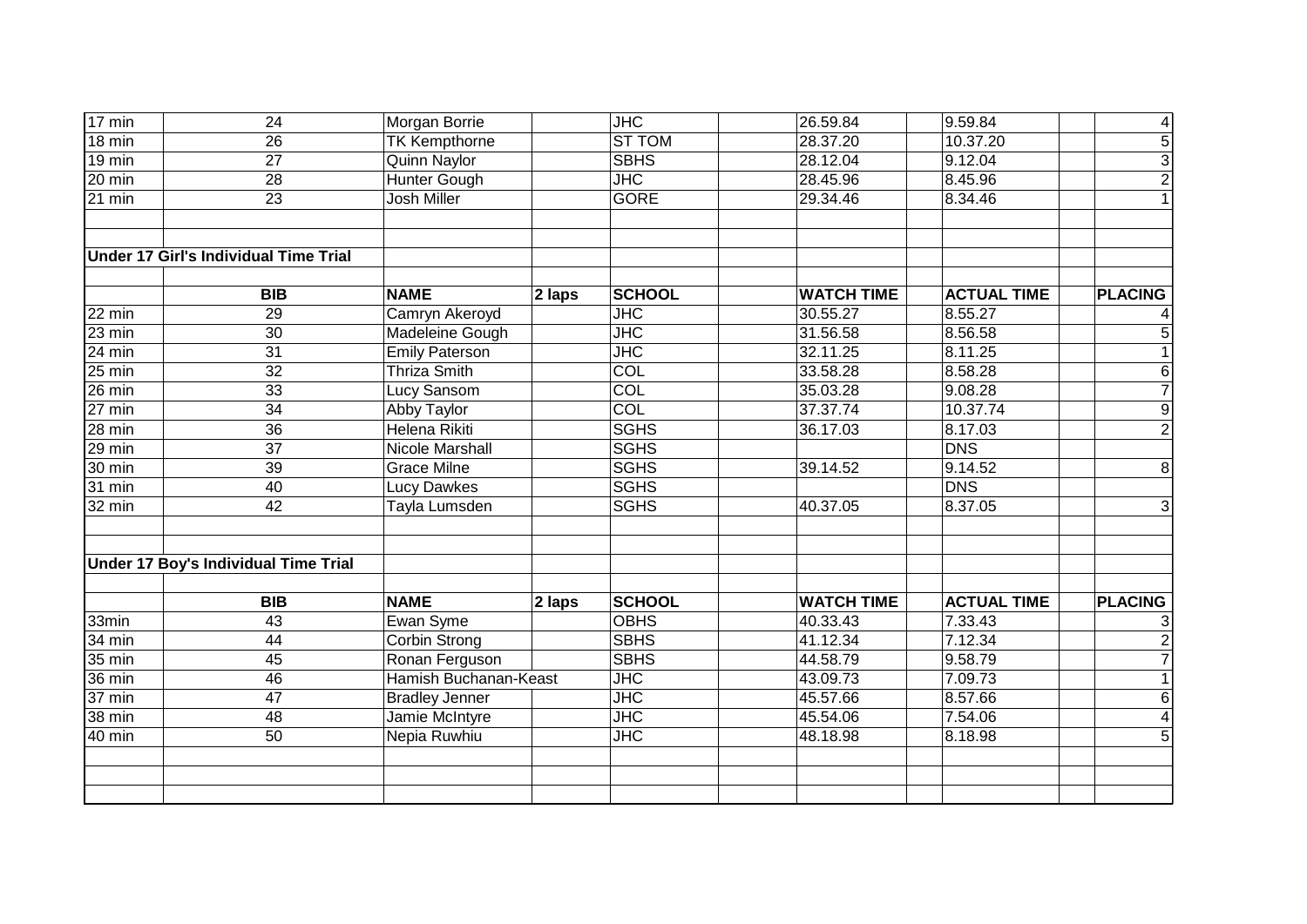|                  | <b>Under 19 Girl's Individual Time Trial</b> |                            |               |                         |                |                   |                    |                |
|------------------|----------------------------------------------|----------------------------|---------------|-------------------------|----------------|-------------------|--------------------|----------------|
|                  |                                              |                            |               |                         |                |                   |                    |                |
|                  | <b>BIB</b>                                   | <b>NAME</b>                | $3$ laps      | <b>SCHOOL</b>           |                | <b>WATCH TIME</b> | <b>ACTUAL TIME</b> | <b>PLACING</b> |
| 42 min           | 52                                           | <b>Phoebe Swale</b>        |               | <b>COL</b>              |                | 55.48.99          | 13.48.99           | 4              |
| $43 \text{ min}$ | 53                                           | Ruby Knight                |               | COL                     |                | 56.08.15          | 13.08.15           | $\overline{2}$ |
| 44 min           | 54                                           | Ella Harris                |               | COL                     |                | 56.13.31          | 12.13.31           | $\overline{1}$ |
| 45 min           | 55                                           | <b>Alice Young</b>         |               | COL                     |                | 58.48.12          | 13.48.12           | دن             |
| 46 min           | 56                                           | Victoria Baldwin           |               | <b>SGHS</b>             |                | 1.04.05.21        | 18.05.21           | $\sigma$       |
| 47 min           | 57                                           | Emma McLeod                |               | <b>SGHS</b>             |                | 1.01.53.81        | 14.53.81           | $\overline{5}$ |
|                  | Under 19 Boy's Individual Time Trial         |                            |               |                         |                |                   |                    |                |
|                  | $\overline{BIB}$                             | <b>NAME</b>                | $3$ laps      | <b>SCHOOL</b>           |                | <b>WATCH TIME</b> | <b>ACTUAL TIME</b> | <b>PLACING</b> |
| 49 min           | 59                                           | <b>Hamish Beadle</b>       |               | $\overline{\text{JHC}}$ |                | 1.00.53.62        | 11.53.62           | 7              |
| 50 min           | 60                                           | Matt Nunn                  |               | $\overline{\text{JHC}}$ |                | 1.01.19.68        | 11.19.68           | 4              |
| 51 min           | 61                                           | <b>Jack Pedler</b>         |               | $\overline{\text{JHC}}$ |                | 1.02.29.17        | 11.29.17           | $\overline{5}$ |
| 52 min           | 62                                           | <b>Magnus Tuxen-Rosing</b> |               | $\overline{\text{JHC}}$ |                | 1.06.05.22        | 14.05.22           | $\overline{8}$ |
| 53 min           | 63                                           | <b>Tom Sexton</b>          |               | JHC                     |                | 1.03.56.64        | 10.56.64           | $\frac{2}{1}$  |
| 54 min           | 64                                           | <b>Kees Duvyesteyn</b>     |               | KHS                     |                | 1.04.38.93        | 10.38.93           |                |
| 55 min           | 65                                           | Joe Swale                  |               | <b>WAKA</b>             |                | 1.06.06.08        | 11.06.08           | $\overline{3}$ |
| 56 min           | 49                                           | <b>Sam Miller</b>          |               | $\overline{\text{JHC}}$ |                | 1.07.30.24        | 11.30.24           | $\overline{6}$ |
|                  | <b>Under 13 Girl's Road Race</b>             |                            | 4 laps        |                         |                |                   |                    |                |
|                  |                                              |                            |               |                         |                |                   |                    |                |
| <b>BIB</b>       | <b>NAME</b>                                  |                            | <b>SCHOOL</b> |                         | <b>PLACING</b> |                   |                    |                |
| 3                | <b>Jasmine McLeod</b>                        |                            | <b>JHC</b>    |                         |                |                   |                    |                |
|                  | <b>Under 13 Boy's Road Race</b>              |                            | 4 laps        |                         |                |                   |                    |                |
| <b>BIB</b>       | <b>NAME</b>                                  |                            | <b>SCHOOL</b> |                         | <b>PLACING</b> |                   |                    |                |
| 5                | Liam Cruickshank                             |                            | <b>JHC</b>    |                         | 3              |                   |                    |                |
| 6                | Joshua Mattsen                               |                            | <b>JHC</b>    |                         | <b>DNS</b>     |                   |                    |                |
| 9                | <b>Cody Harvey</b>                           |                            | <b>JHC</b>    |                         | 1              |                   |                    |                |
| 10               | Ronan Shearing                               |                            | <b>JHC</b>    |                         | $\overline{2}$ |                   |                    |                |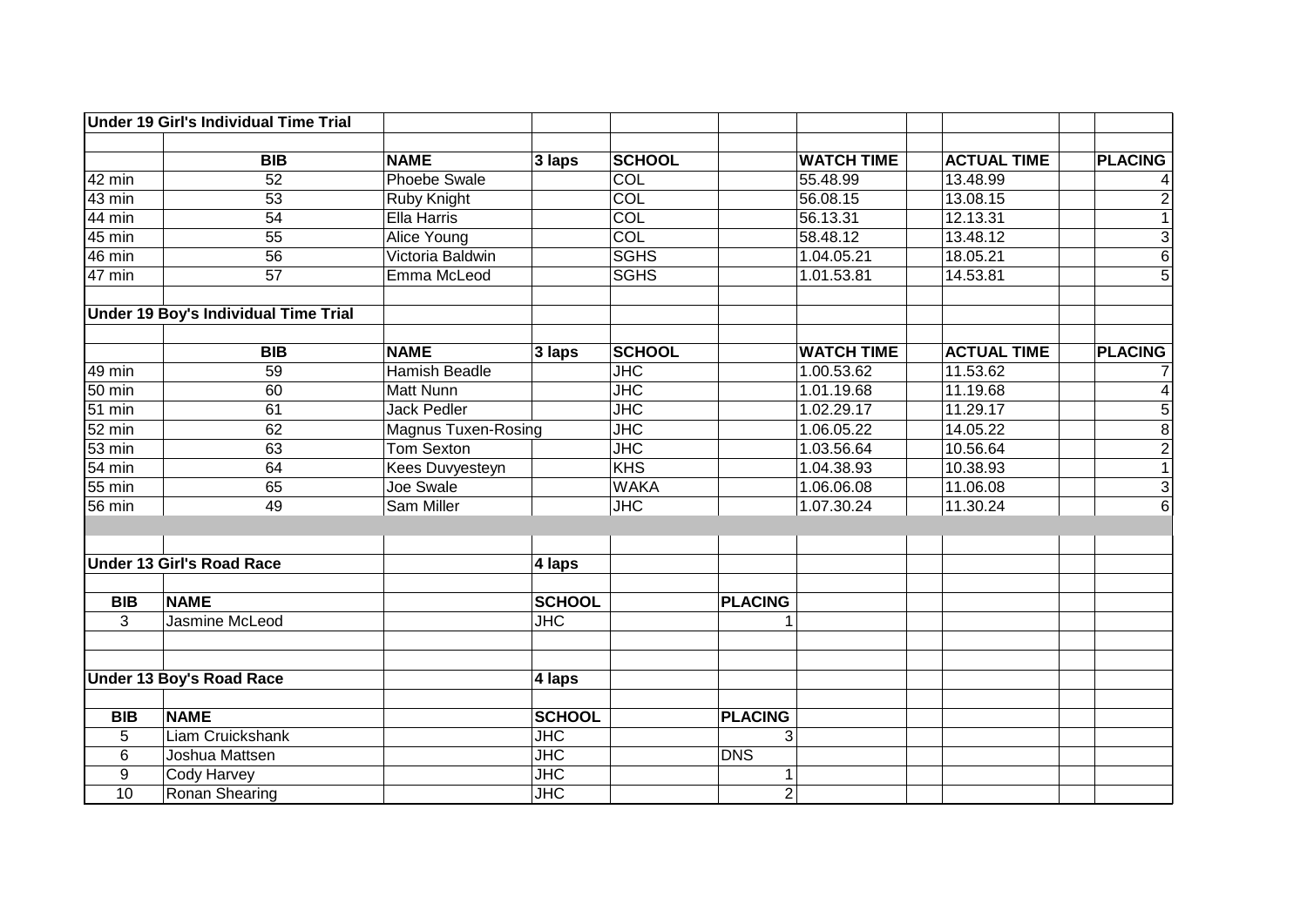|                                  |                                                                                                                                                                                                                                                                                                                               | 4                                                                                                                                                                                                                                      |                                    |
|----------------------------------|-------------------------------------------------------------------------------------------------------------------------------------------------------------------------------------------------------------------------------------------------------------------------------------------------------------------------------|----------------------------------------------------------------------------------------------------------------------------------------------------------------------------------------------------------------------------------------|------------------------------------|
|                                  |                                                                                                                                                                                                                                                                                                                               | 6                                                                                                                                                                                                                                      |                                    |
| Joshua Gibson                    |                                                                                                                                                                                                                                                                                                                               | 5                                                                                                                                                                                                                                      |                                    |
|                                  |                                                                                                                                                                                                                                                                                                                               |                                                                                                                                                                                                                                        |                                    |
|                                  |                                                                                                                                                                                                                                                                                                                               |                                                                                                                                                                                                                                        |                                    |
| <b>Under 15 Girl's Road Race</b> | 4 laps                                                                                                                                                                                                                                                                                                                        |                                                                                                                                                                                                                                        |                                    |
|                                  |                                                                                                                                                                                                                                                                                                                               |                                                                                                                                                                                                                                        |                                    |
| <b>NAME</b>                      | <b>SCHOOL</b>                                                                                                                                                                                                                                                                                                                 | <b>PLACING</b>                                                                                                                                                                                                                         |                                    |
| <b>Rhylee Akeroyd</b>            | $\overline{\mathsf{JHC}}$                                                                                                                                                                                                                                                                                                     | 3                                                                                                                                                                                                                                      |                                    |
| Mila Rollo                       | $\overline{COL}$                                                                                                                                                                                                                                                                                                              | 1                                                                                                                                                                                                                                      |                                    |
| <b>Lily Smart</b>                | <b>COL</b>                                                                                                                                                                                                                                                                                                                    | 5                                                                                                                                                                                                                                      |                                    |
| Natalie Green                    | <b>SGHS</b>                                                                                                                                                                                                                                                                                                                   | 6                                                                                                                                                                                                                                      |                                    |
| <b>Tyla Green</b>                | <b>SGHS</b>                                                                                                                                                                                                                                                                                                                   | $\overline{2}$                                                                                                                                                                                                                         |                                    |
|                                  | <b>SGHS</b>                                                                                                                                                                                                                                                                                                                   | $\overline{4}$                                                                                                                                                                                                                         |                                    |
| Ella Crowe                       | <b>ST TOM</b>                                                                                                                                                                                                                                                                                                                 | <b>DNS</b>                                                                                                                                                                                                                             |                                    |
|                                  |                                                                                                                                                                                                                                                                                                                               |                                                                                                                                                                                                                                        |                                    |
|                                  |                                                                                                                                                                                                                                                                                                                               |                                                                                                                                                                                                                                        |                                    |
|                                  |                                                                                                                                                                                                                                                                                                                               |                                                                                                                                                                                                                                        |                                    |
|                                  |                                                                                                                                                                                                                                                                                                                               |                                                                                                                                                                                                                                        |                                    |
| <b>NAME</b>                      | <b>SCHOOL</b>                                                                                                                                                                                                                                                                                                                 | <b>PLACING</b>                                                                                                                                                                                                                         |                                    |
| <b>Josh Miller</b>               | <b>GORE</b>                                                                                                                                                                                                                                                                                                                   |                                                                                                                                                                                                                                        |                                    |
|                                  | $\overline{\text{JHC}}$                                                                                                                                                                                                                                                                                                       | 4                                                                                                                                                                                                                                      |                                    |
|                                  |                                                                                                                                                                                                                                                                                                                               |                                                                                                                                                                                                                                        |                                    |
|                                  |                                                                                                                                                                                                                                                                                                                               | $\overline{3}$                                                                                                                                                                                                                         |                                    |
|                                  |                                                                                                                                                                                                                                                                                                                               | $\overline{2}$                                                                                                                                                                                                                         |                                    |
|                                  |                                                                                                                                                                                                                                                                                                                               |                                                                                                                                                                                                                                        |                                    |
|                                  |                                                                                                                                                                                                                                                                                                                               |                                                                                                                                                                                                                                        |                                    |
|                                  |                                                                                                                                                                                                                                                                                                                               |                                                                                                                                                                                                                                        |                                    |
|                                  |                                                                                                                                                                                                                                                                                                                               |                                                                                                                                                                                                                                        |                                    |
| <b>NAME</b>                      |                                                                                                                                                                                                                                                                                                                               |                                                                                                                                                                                                                                        |                                    |
|                                  |                                                                                                                                                                                                                                                                                                                               |                                                                                                                                                                                                                                        |                                    |
|                                  |                                                                                                                                                                                                                                                                                                                               |                                                                                                                                                                                                                                        |                                    |
|                                  |                                                                                                                                                                                                                                                                                                                               | 1                                                                                                                                                                                                                                      |                                    |
|                                  |                                                                                                                                                                                                                                                                                                                               |                                                                                                                                                                                                                                        |                                    |
|                                  |                                                                                                                                                                                                                                                                                                                               |                                                                                                                                                                                                                                        |                                    |
| <b>Abby Taylor</b>               | COL                                                                                                                                                                                                                                                                                                                           | <b>DNF</b>                                                                                                                                                                                                                             |                                    |
|                                  | <b>Charlie Forbes</b><br><b>Reuben Heslip</b><br>Emma Capil<br><b>Under 15 Boy's Road Race</b><br>Morgan Borrie<br><b>TK Kempthorne</b><br><b>Quinn Naylor</b><br><b>Hunter Gough</b><br><b>Under 17 Girl's Road Race</b><br>Camryn Akeroyd<br>Madeleine Gough<br><b>Emily Paterson</b><br><b>Thriza Smith</b><br>Lucy Sansom | <b>SBHS</b><br><b>SBHS</b><br>$\overline{\text{JHC}}$<br>4 laps<br><b>ST TOM</b><br><b>SBHS</b><br>$\overline{\mathsf{JHC}}$<br>6 laps<br><b>SCHOOL</b><br>$\overline{\mathsf{JHC}}$<br>$\overline{\mathsf{JHC}}$<br>JHC<br>COL<br>COL | 5<br><b>PLACING</b><br>5<br>4<br>6 |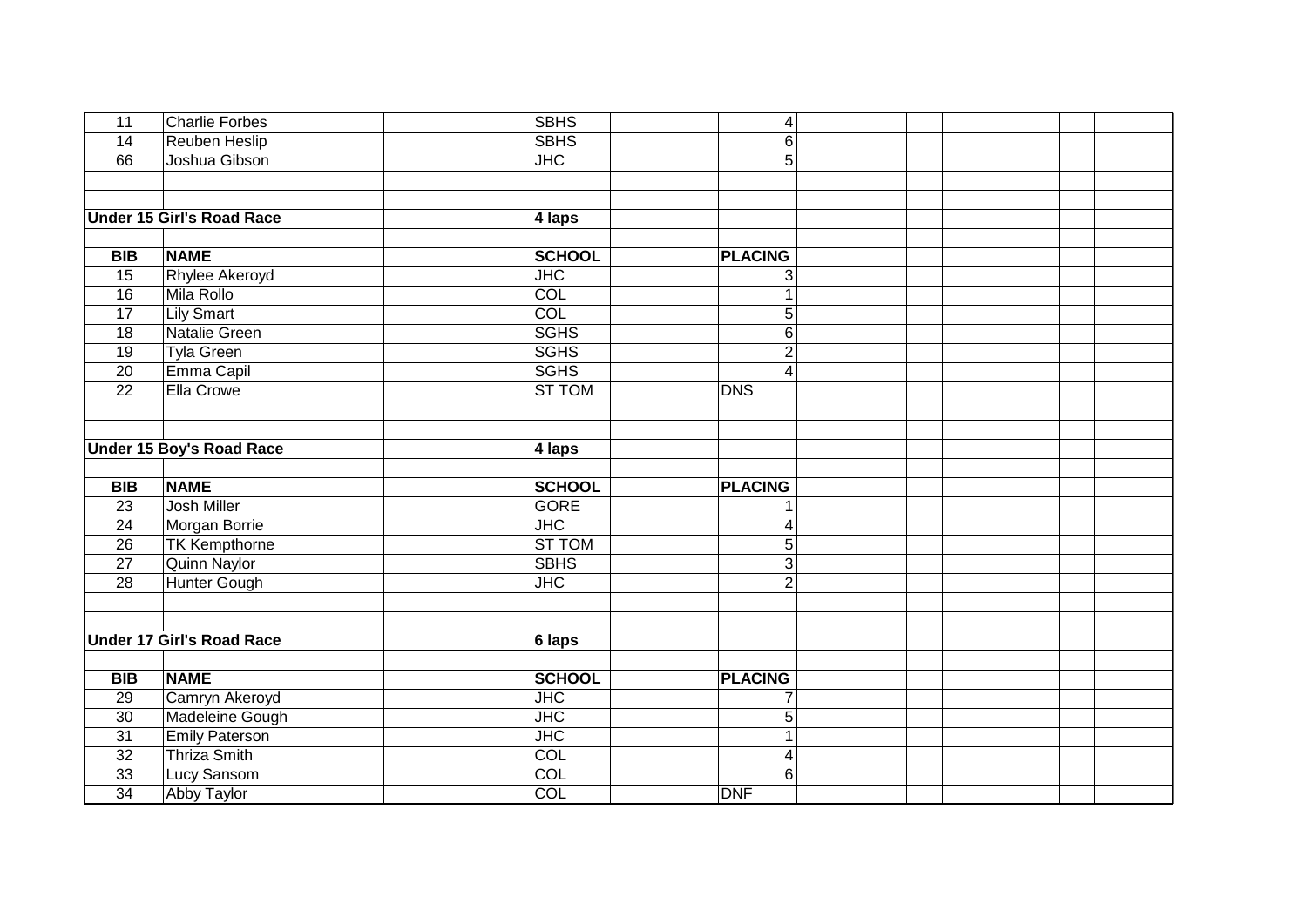|                                 |                                                                                                                                                                                                                                                                                                                                                                                                                                   | 8                                                                                                                                                                                                                                    |                                                                                                                                                 |
|---------------------------------|-----------------------------------------------------------------------------------------------------------------------------------------------------------------------------------------------------------------------------------------------------------------------------------------------------------------------------------------------------------------------------------------------------------------------------------|--------------------------------------------------------------------------------------------------------------------------------------------------------------------------------------------------------------------------------------|-------------------------------------------------------------------------------------------------------------------------------------------------|
|                                 |                                                                                                                                                                                                                                                                                                                                                                                                                                   |                                                                                                                                                                                                                                      |                                                                                                                                                 |
|                                 |                                                                                                                                                                                                                                                                                                                                                                                                                                   | 3                                                                                                                                                                                                                                    |                                                                                                                                                 |
|                                 |                                                                                                                                                                                                                                                                                                                                                                                                                                   |                                                                                                                                                                                                                                      |                                                                                                                                                 |
|                                 |                                                                                                                                                                                                                                                                                                                                                                                                                                   |                                                                                                                                                                                                                                      |                                                                                                                                                 |
| <b>Under 17 Boy's Road Race</b> | 6 laps                                                                                                                                                                                                                                                                                                                                                                                                                            |                                                                                                                                                                                                                                      |                                                                                                                                                 |
|                                 |                                                                                                                                                                                                                                                                                                                                                                                                                                   |                                                                                                                                                                                                                                      |                                                                                                                                                 |
| <b>NAME</b>                     | <b>SCHOOL</b>                                                                                                                                                                                                                                                                                                                                                                                                                     | <b>PLACING</b>                                                                                                                                                                                                                       |                                                                                                                                                 |
| Ewan Syme                       | <b>OBHS</b>                                                                                                                                                                                                                                                                                                                                                                                                                       | $\overline{2}$                                                                                                                                                                                                                       |                                                                                                                                                 |
|                                 | <b>SBHS</b>                                                                                                                                                                                                                                                                                                                                                                                                                       | 1                                                                                                                                                                                                                                    |                                                                                                                                                 |
| Ronan Ferguson                  | <b>SBHS</b>                                                                                                                                                                                                                                                                                                                                                                                                                       | $\overline{7}$                                                                                                                                                                                                                       |                                                                                                                                                 |
| Hamish Buchanan-Keast           | $\overline{\text{JHC}}$                                                                                                                                                                                                                                                                                                                                                                                                           | $\sqrt{3}$                                                                                                                                                                                                                           |                                                                                                                                                 |
|                                 | $\overline{\text{JHC}}$                                                                                                                                                                                                                                                                                                                                                                                                           | 6                                                                                                                                                                                                                                    |                                                                                                                                                 |
|                                 | $\overline{\mathsf{JHC}}$                                                                                                                                                                                                                                                                                                                                                                                                         | 4                                                                                                                                                                                                                                    |                                                                                                                                                 |
|                                 | $\overline{\text{JHC}}$                                                                                                                                                                                                                                                                                                                                                                                                           | 5                                                                                                                                                                                                                                    |                                                                                                                                                 |
|                                 |                                                                                                                                                                                                                                                                                                                                                                                                                                   |                                                                                                                                                                                                                                      |                                                                                                                                                 |
|                                 |                                                                                                                                                                                                                                                                                                                                                                                                                                   |                                                                                                                                                                                                                                      |                                                                                                                                                 |
|                                 |                                                                                                                                                                                                                                                                                                                                                                                                                                   |                                                                                                                                                                                                                                      |                                                                                                                                                 |
|                                 |                                                                                                                                                                                                                                                                                                                                                                                                                                   |                                                                                                                                                                                                                                      |                                                                                                                                                 |
|                                 |                                                                                                                                                                                                                                                                                                                                                                                                                                   |                                                                                                                                                                                                                                      |                                                                                                                                                 |
|                                 |                                                                                                                                                                                                                                                                                                                                                                                                                                   |                                                                                                                                                                                                                                      |                                                                                                                                                 |
|                                 |                                                                                                                                                                                                                                                                                                                                                                                                                                   |                                                                                                                                                                                                                                      |                                                                                                                                                 |
|                                 |                                                                                                                                                                                                                                                                                                                                                                                                                                   | 1                                                                                                                                                                                                                                    |                                                                                                                                                 |
|                                 |                                                                                                                                                                                                                                                                                                                                                                                                                                   |                                                                                                                                                                                                                                      |                                                                                                                                                 |
|                                 |                                                                                                                                                                                                                                                                                                                                                                                                                                   |                                                                                                                                                                                                                                      |                                                                                                                                                 |
|                                 |                                                                                                                                                                                                                                                                                                                                                                                                                                   | $\boldsymbol{\Delta}$                                                                                                                                                                                                                |                                                                                                                                                 |
|                                 |                                                                                                                                                                                                                                                                                                                                                                                                                                   |                                                                                                                                                                                                                                      |                                                                                                                                                 |
|                                 |                                                                                                                                                                                                                                                                                                                                                                                                                                   |                                                                                                                                                                                                                                      |                                                                                                                                                 |
|                                 |                                                                                                                                                                                                                                                                                                                                                                                                                                   |                                                                                                                                                                                                                                      |                                                                                                                                                 |
|                                 |                                                                                                                                                                                                                                                                                                                                                                                                                                   |                                                                                                                                                                                                                                      |                                                                                                                                                 |
|                                 |                                                                                                                                                                                                                                                                                                                                                                                                                                   |                                                                                                                                                                                                                                      |                                                                                                                                                 |
|                                 |                                                                                                                                                                                                                                                                                                                                                                                                                                   |                                                                                                                                                                                                                                      |                                                                                                                                                 |
|                                 |                                                                                                                                                                                                                                                                                                                                                                                                                                   |                                                                                                                                                                                                                                      |                                                                                                                                                 |
|                                 |                                                                                                                                                                                                                                                                                                                                                                                                                                   |                                                                                                                                                                                                                                      |                                                                                                                                                 |
|                                 | Helena Rikiti<br><b>Nicole Marshall</b><br><b>Grace Milne</b><br><b>Lucy Dawkes</b><br>Tayla Lumsden<br>Corbin Strong<br><b>Bradley Jenner</b><br>Jamie McIntyre<br>Nepia Ruwhiu<br><b>Under 19 Girl's Road Race</b><br><b>NAME</b><br><b>Phoebe Swale</b><br>Ruby Knight<br>Ella Harris<br>Alice Young<br>Victoria Baldwin<br>Emma McLeod<br><b>Under 19 Boy's Road Race</b><br><b>NAME</b><br><b>Hamish Beadle</b><br>Matt Nunn | <b>SGHS</b><br><b>SGHS</b><br><b>SGHS</b><br><b>SGHS</b><br><b>SGHS</b><br>$6$ laps<br><b>SCHOOL</b><br>COL<br>COL<br><b>COL</b><br>COL<br><b>SGHS</b><br><b>SGHS</b><br>8 laps<br><b>SCHOOL</b><br>$\overline{\mathsf{JHC}}$<br>JHC | $\overline{2}$<br><b>DNS</b><br><b>DNS</b><br><b>PLACING</b><br>3<br>$\overline{2}$<br><b>DNS</b><br>5<br><b>PLACING</b><br>8<br>$\overline{7}$ |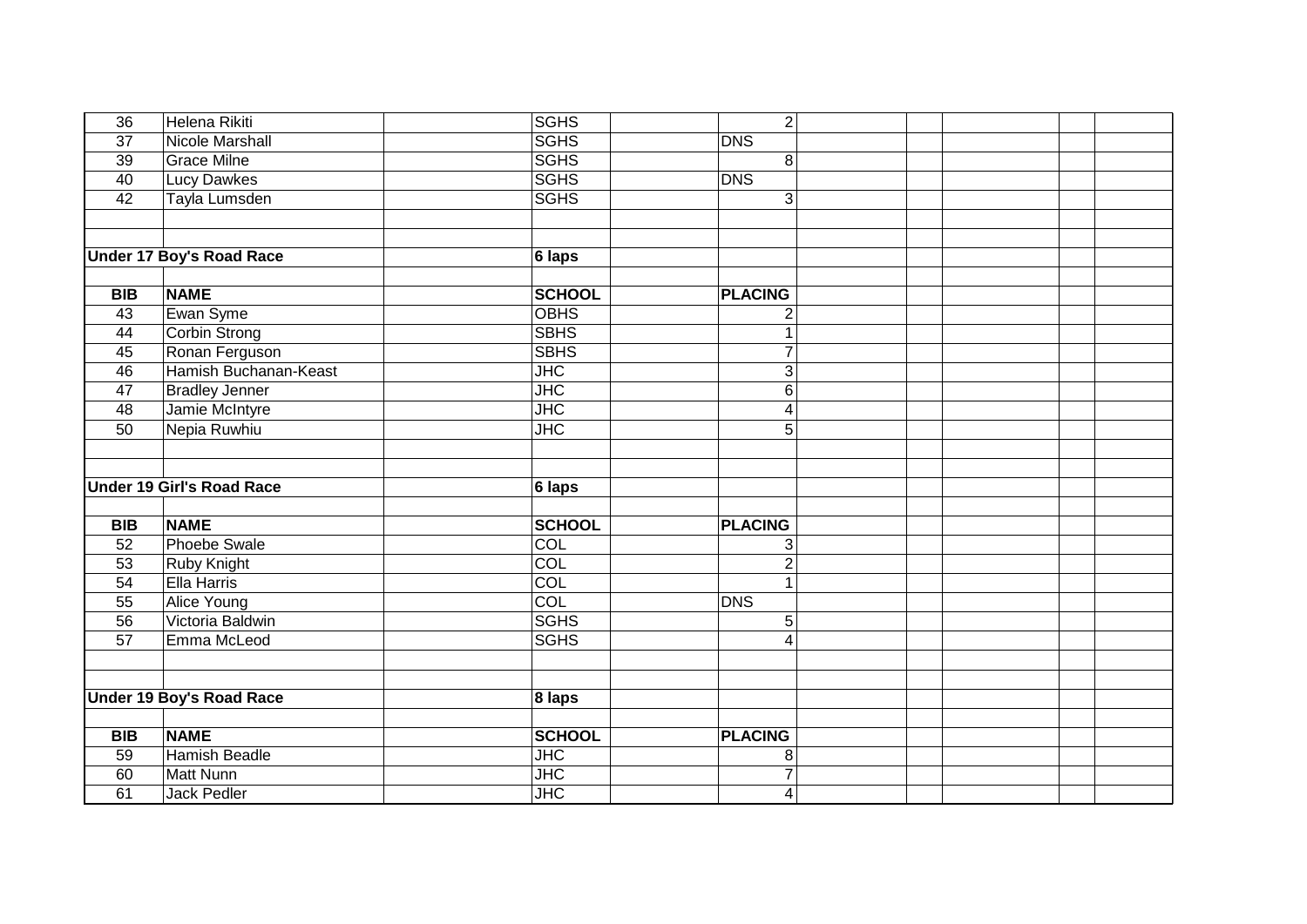| 62                     | <b>Magnus Tuxen-Rosing</b>   |                   | $\overline{\mathsf{JHC}}$ | 5              |  |
|------------------------|------------------------------|-------------------|---------------------------|----------------|--|
| 63                     | Tom Sexton                   |                   | $\overline{\mathsf{JHC}}$ |                |  |
| 64                     | Kees Duvyesteyn              |                   | <b>KHS</b>                | $\overline{2}$ |  |
| 65                     | Joe Swale                    |                   | <b>WAKA</b>               | 3              |  |
| 49                     | <b>Sam Miler</b>             |                   | $\overline{\text{JHC}}$   | 6              |  |
|                        |                              |                   |                           |                |  |
|                        |                              |                   |                           |                |  |
| <b>FINAL STANDINGS</b> |                              |                   |                           |                |  |
|                        |                              |                   |                           |                |  |
| U13 Girls              |                              | <b>Time Trial</b> | <b>Road Race</b>          |                |  |
| 1st                    | Jaz McLeod - JHC Jnr         | $\mathbf{1}$      |                           |                |  |
|                        |                              |                   |                           |                |  |
|                        |                              |                   |                           |                |  |
| U <sub>13</sub> Boys   |                              | <b>Time Trial</b> | <b>Road Race</b>          |                |  |
| 3rd                    | <b>Charlie Forbes - SBHS</b> | 3 <sup>1</sup>    | $\overline{4}$            |                |  |
| 2nd                    | Ronan Shearing - JHC         | $\overline{2}$    | $\overline{2}$            |                |  |
| 1st                    | Cody Harvey - JHC            | $\mathbf{1}$      | $\mathbf{1}$              |                |  |
|                        |                              |                   |                           |                |  |
| U <sub>15</sub> Girls  |                              | <b>Time Trial</b> | <b>Road Race</b>          |                |  |
| 3rd                    | Natalie Green - SGHS         | 3 <sup>1</sup>    | 6                         |                |  |
| 2nd                    | Milla Rollo - Columba        | $\overline{2}$    | $\mathbf{1}$              |                |  |
| 1st                    | Tyla Green - SGHS            | $\mathbf{1}$      | $\overline{2}$            |                |  |
|                        |                              |                   |                           |                |  |
| U <sub>15</sub> Boys   |                              | <b>Time Trial</b> | <b>Road Race</b>          |                |  |
| 3rd                    | Quinn Naylor - SBHS          | 3 <sup>1</sup>    | 3                         |                |  |
| 2nd                    | Hunter Gough - JHC           | $\overline{2}$    | $\overline{2}$            |                |  |
| 1st                    | Josh Miller - Gore High      | $\mathbf{1}$      | 1                         |                |  |
|                        |                              |                   |                           |                |  |
| U17 Girls              |                              | <b>Time Trial</b> | <b>Road Race</b>          |                |  |
| 3rd                    | Tayla Lumsden - SGHS         | 3 <sup>1</sup>    | 3                         |                |  |
| 2nd                    | Helena Rikiti - SGHS         | $\overline{2}$    | $\overline{2}$            |                |  |
| 1st                    | Emily Paterson - JHC         | $\overline{1}$    | $\mathbf{1}$              |                |  |
|                        |                              |                   |                           |                |  |
| U17 Boys               |                              | <b>Time Trial</b> | <b>Road Race</b>          |                |  |
| 3rd                    | Ewan Syme - Otago Boys       | 3                 | $\overline{\mathbf{c}}$   |                |  |
| 2nd                    | Hamish Keast - JHC           | $\mathbf{1}$      | $\overline{3}$            |                |  |
|                        |                              |                   |                           |                |  |